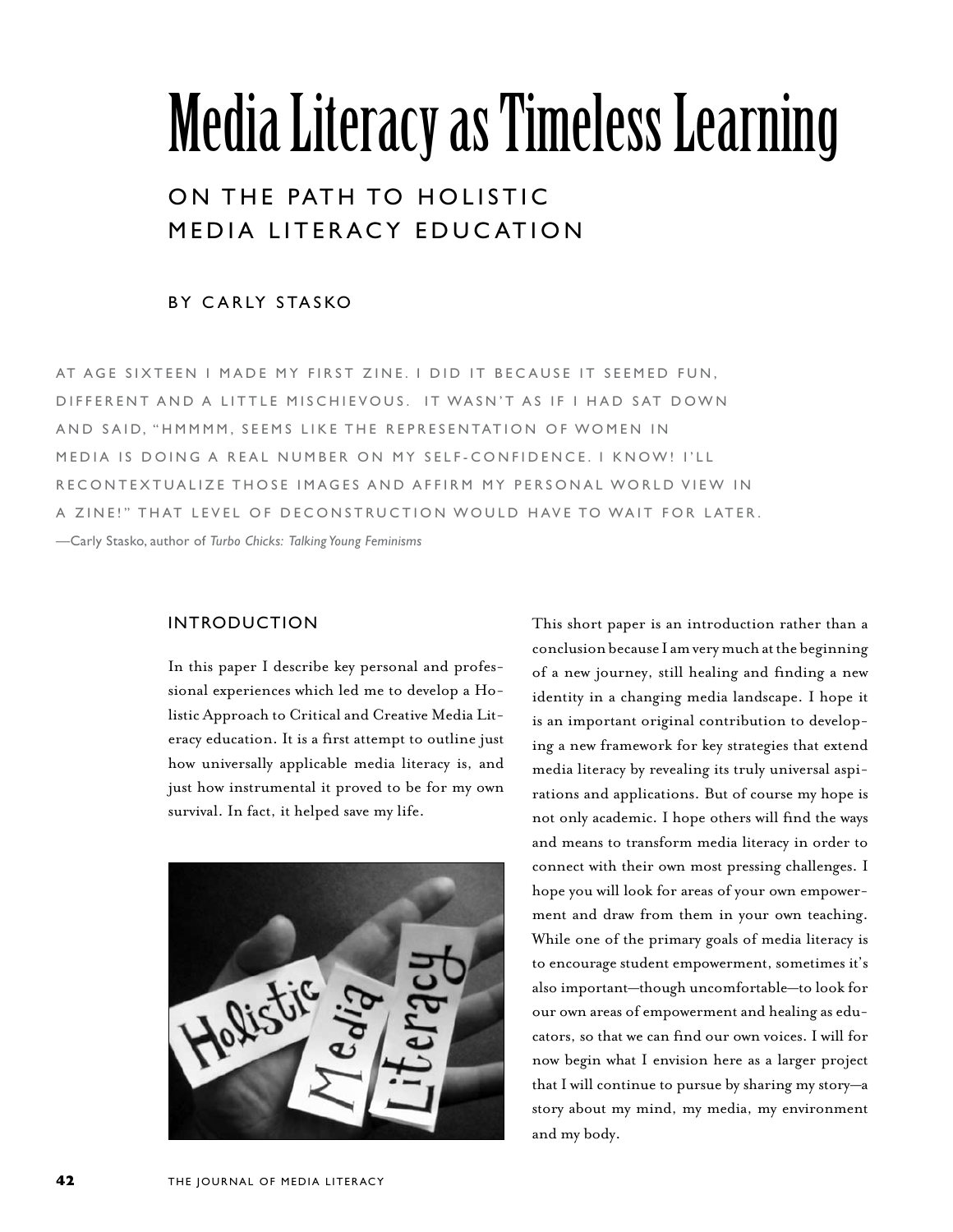#### THE SHIFT

All my life I had one way of explaining my attraction to media literacy, and this story has defined (even confined) my identity. As a teenager I found that media literacy helped me empower myself. But something happened a few years ago that disrupted that story. It didn't invalidate it, but rather cast my own personal narrative in a new light. In fact, it dramatically changed my relationship with media itself. I want to share with you my story of learning as well as a call to action.

I was first drawn to media literacy through Toronto-based 'zine publishing and culture jamming, driven by my own need for self-expression and civic engagement. I was a young "turbo chick" feminist, a 'zinester, and a culture jammer (Stasko, 2001). Culture jamming is the creative and subversive act of 'detournement', when media activists remix the language of advertising to challenge the consumer ideals and stereotypes presented in mass media in order to present an alternative narrative. Culture jamming can involve climbing up on billboards and changing their text, to creating tailored stickers to alter the message of bus-shelter ads - in all circumstances the act is playful, critical and humorous and yet addresses serious issues. As a young culture jammer I wanted to present an alternative vision to the stereotypes and images in advertising, and to reclaim the public space in my environment which had become dominated by commercial rather than community messages.

Later, I founded the Youth Media Literacy Project (YMLP) through which I have visited numerous schools, campuses and community centers across North America and contributed to the development of innovative curriculum and course work material. I have led workshops on 'zine making, street art and social change, subvertising and media deconstruction, student activism and globalization.

Through my earlier experimentation with DIY media production and subversive media jamming,



ranging from billboard liberation to public interventionist theatre, I learned to engage with media through a form of empowering play. This profoundly impacted how I view media literacy and pedagogy. I see play and process at the core of media literacy learning because the media context is continually shifting and students are most empowered by skills that can help them engage with media in an adaptive manner. I often returned to the metaphor of jamming and the three meanings of jam: jamming the machinery, jamming as a form of improvisation, and jamming as a way of preserving sweet things. Similarly I saw media literacy in action as a means of challenging mechanizations of authority and oppression, improvising with symbolic cre-

CARLY STASKO is a self-titled Imagitator - one who agitates imagination. She is also an artist, activist, educator, writer, radio/television producer, and creative healer. As founder and director of the Youth Media Literacy Project for over a decade, she has visited various High Schools, Universities and community centres across North America, leading creative and empowering workshops in association with school boards and non-profits including UNESCO. She is featured in the award winning documentaries Culturejam and Fierce Light: When Spirit Meets Action as well as in the international best-selling book NO LOGO by Naomi Klein.

Currently Carly is completing her Masters Thesis at OISE/ UT in Toronto where her research has focused on Holistic Approaches to Media Literacy Education.

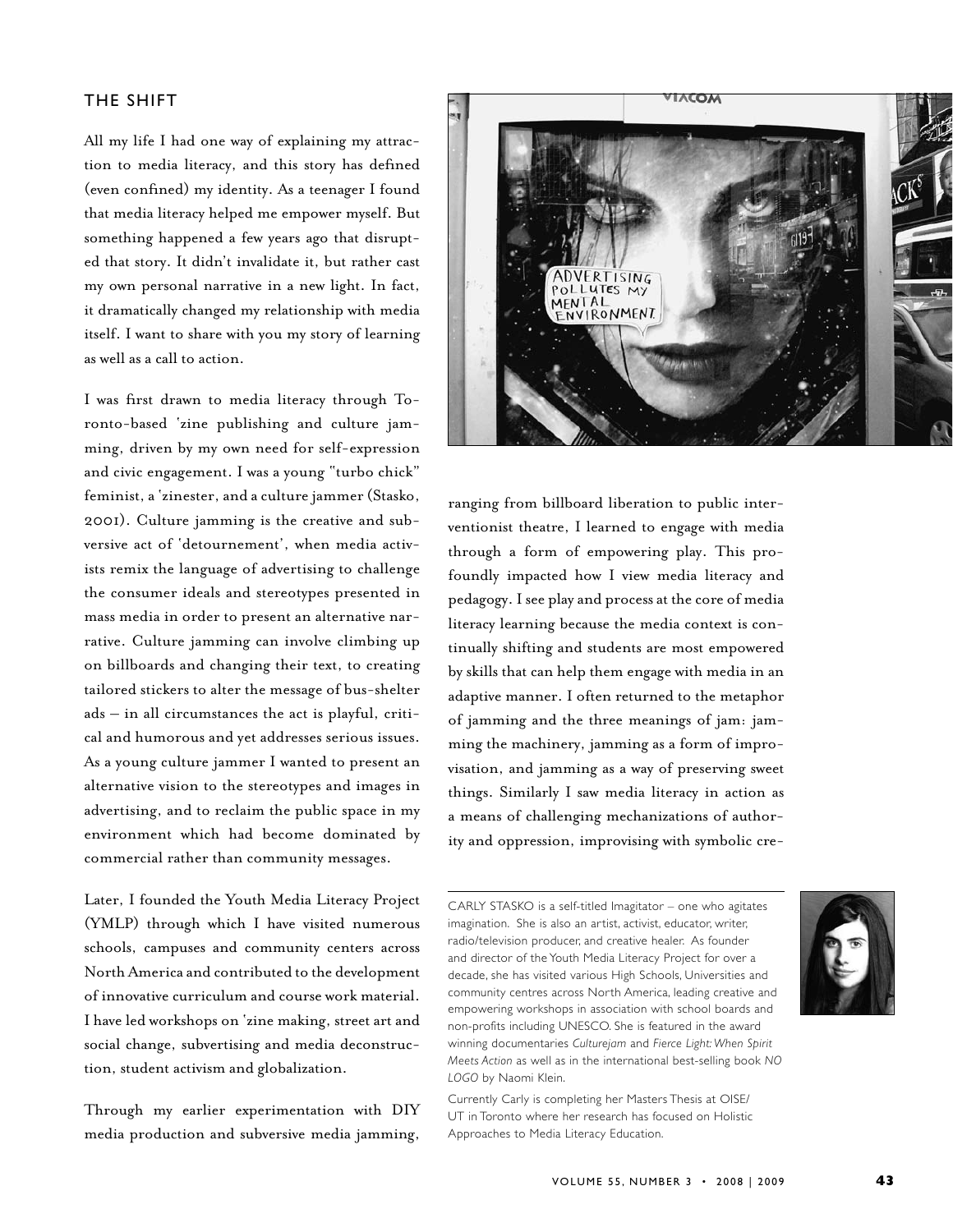

ativity, and finally, as a means for students to make themselves heard through the creation of a new culture, new narratives and new interpretations resulting from critical and creative engagement.

Little did I know how such skills would continue to help me in challenges that lay ahead for me. These skills originally developed to empower myself and subsequently my students, later helped save my life. The method (jamming) didn't change, but the medium did. First I jammed billboards, and then I jammed my own body. I discovered the ME in MEdia.

#### **JAMMING CANCER**

A few years ago I was diagnosed with Hodgkin's Lymphoma, a form of cancer that often affects young people, and which fortunately has a very high success rate from treatment. It was while in the hospital in the early weeks of my healing journey that my then colleague (and now fiancé) told me that I had to try to culture jam cancer. He said, "There's got to be a way you can jam this Carly. If anyone can figure out how to culture jam cancer Carly, it's you." Shortly after the diagnosis I was undergoing tests in the hospital, and happened upon a story in Bust magazine about Indy-artist

and filmmaker Miranda July. The article discussed her projects titled "Learning to Love You More" both a "web site and series of non-web presentations comprised of work made by the general public in response to assignments that are posted online"(July, 2006). Among the examples of assignments listed in this brief article, one particularly stuck out. It read, "Heal Yourself". That was the first time that I imagined that healing myself could be a form of art or creative expression-and yet it made perfect sense!

That night I raided the supply room and used hospital tape and scissors to make collages out of the magazines from the waiting room. This time I gave all the models bald heads, as if they had recently received Chemotherapy. Cutting and pasting magazines from hospital waiting rooms, I created a 'zine to leave in the hospital for other patients and their families to see. This 'zine was a place to experiment with new realities I was trying to contend with. It was also a place for me to express myself and connect with other young cancer patients facing the same challenges. As I played with the images I felt the familiar shifting of power. While in the hospital I also began making personalized healing music with my own lyrics and remixing recorded samples from the hospital, most significantly the sound of a big bell mounted on the wall of the Princess Margaret Hospital chemotherapy unit which is reserved for ringing upon the completion of one's final chemo treatment. I still dance to this triumphant song with the ringing bell loop playing over a vibrant hip-hop rhythm. Instead of simply reacting in fear to what was happening, I felt stronger. I felt like an artist, integrating and adapting to the challenges of the medium. This time the medium was me.

In the spirit of critical creativity, I analyzed and deconstructed the military metaphors my doctors used about cancer treatments, and then created new metaphors that suited me better. I began to visualize my immune system like a well-run and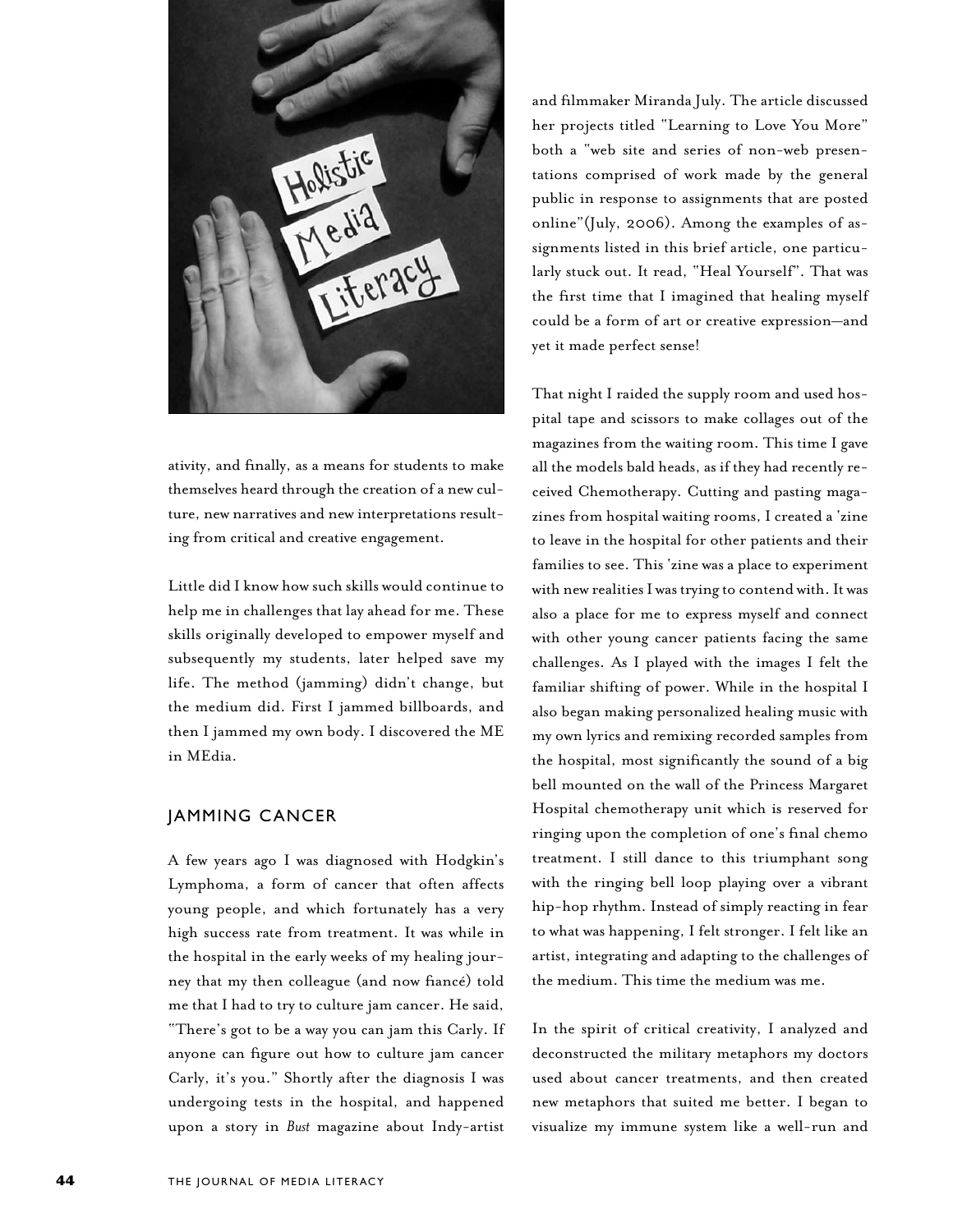loving community, where everything is recycled and sustainable. I knew from my media literacy background that there were a myriad of ways to tell the same story, and so I felt empowered to take on a more powerful role in telling my own story. I would not use the word "mine" to describe "the" cancer - it was just passing through. Eventually my family, friends and doctors began to adopt this new paradigm too! I felt remarkably encouraged as I deconstructed the language about health and disease, using all my creative abilities to jam the situation. I took this re-conceptualizing of medical metaphors and narrative to a new level when I embodied my image of the white blood cell/civic leader. I dressed up like a white blood cell and acted out new empowering narratives about healing based on the science of hematology and immunology, inspired by my own imagination and guided by my felt sense of the healing in my body. My friend dressed up as "Friendorphines" (healing endorphins inspired by friendship) and my then boyfriend (now fiance) dressed up as "Love", both of them supporting characters in this great drama taking place inside my body. Talk about Do-It-Yourself media!

As my creative healing process unfolded, many of my fellow cancer patients took strength from my unique approach. Many of them had never considered an alternative option to submitting to the dominant narratives of western medicine. At first they would just laugh at my songs, collages and costumes (laughter being no small feat in a cancer ward!), but soon it became clear that my courage to challenge the dominant narratives could spread. One of my most meaningful

experiences happened when I brought my suitcase of costumes to a meeting of over 30 young adult cancer patients like myself. I led a workshop on finding your inner super-healer in which we all dressed up like our own super heroes, reclaiming our symptoms as strengths (ex: "Introducing Hot Flash! and The Bald Eagle!), often embodying our own immunesystems together as we celebrated our strengths and courage together.

Too often we receive messages from consumer culture that discourage the imagination, instead promising us power through choosing and buying. We are surrounded by images of fetishized products and bodies which try to define our hopes for us. However, the creative power has always been ours; everyone can be the artist of their imagination. We don't need to buy empowerment, we can grow our own!

I've begun to see my exploration of media activism as a healing journey, one in which I engaged fully with my environment by using my imagination and creative energy to shift relationships and power. My original story was one of trying to empower myself in what felt like an oppressive media context, and

that has always shaped my approach to media literacy. But now I've had another experience that's uniquely different but also has important parallels that made me rethink media literacy education. Jamming advertising from a billboard that has an oppressive or sexist message wasn't that different from jamming the dominant military metaphors that describe cancer, because I found both to be limited and disempowering.

> **EMBODIED MEDIA LITERACY, STASKO** DECONSTRUCTS THE MILITARY METAPHORS OF CANCER AND DRESSES UP AS HER IMAGE OF A WHITE BLOOD CELL.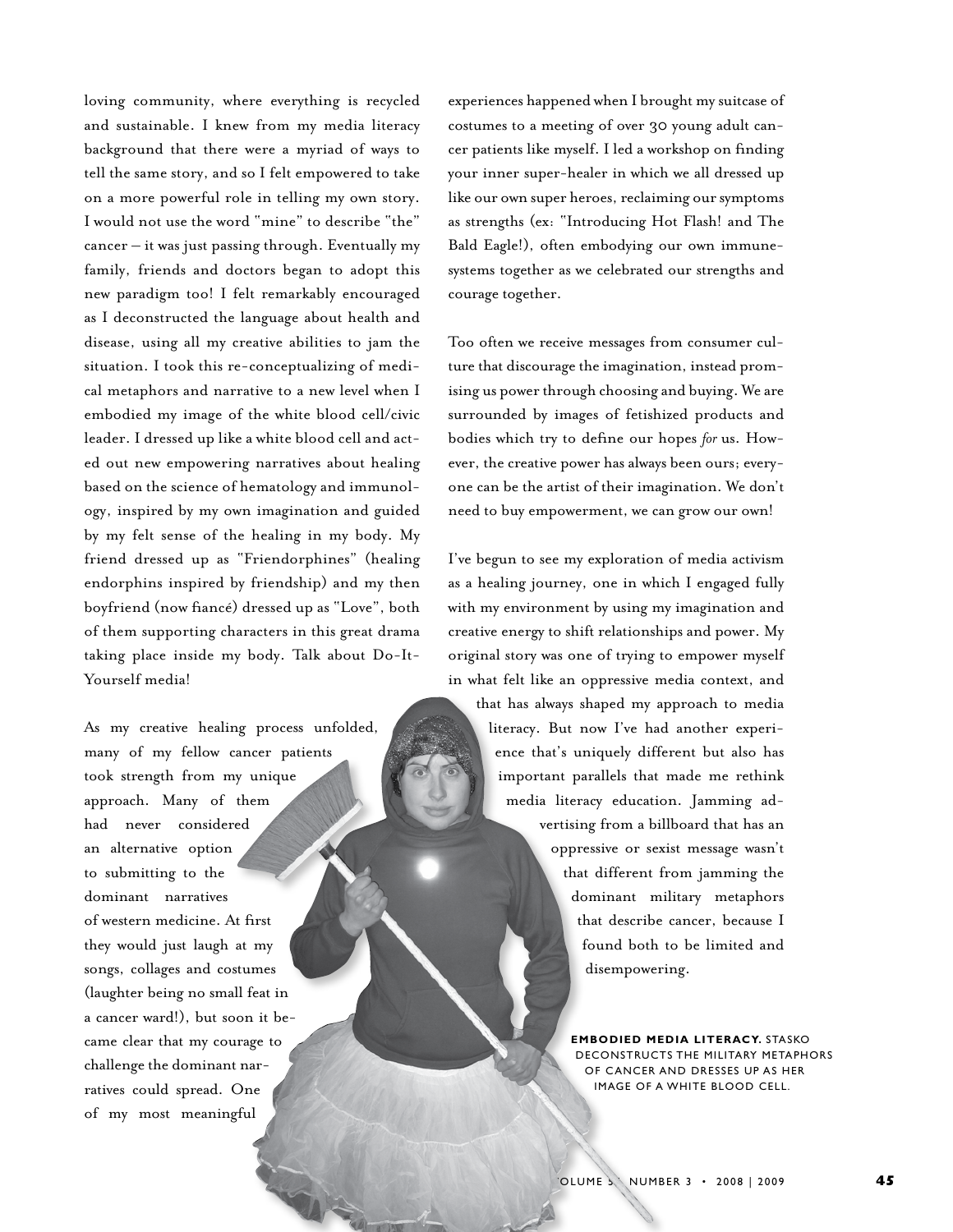

In both cases I had to improvise with what was there, to have the courage to subvert a dominant narrative, and the creativity to generate a new narrative in which I had voice and could feel engaged in a meaningful and empowered way. This reinvigorated my passion for media literacy education because it showed me that processes learned in one context can be applied in unanticipated future ways. I have come to

see media literacy as a key adaptive skill in our rapidly changing culture and environment. That's why I've come to see the importance of bringing holistic pedagogical practices which focus more on transformation, process, timeless learning and meaning construction to media literacy education.

#### **WIDER LESSON/IMPLICATIONS**

I didn't find media literacy in the classroom; I found it in the streets, with my media activist peers. It took visionary teachers like Barry Duncan (known as the father of media literacy in Canada) and other members of the AML (The Association for Media Literacy) to see how, for example, culture jamming could connect to media literacy education - it was they who first brought me into the classroom (a medium I was excited to jam as well). We need to carry on that tradition of recognizing the learning when it's happening.

It is important to think about how to distill the critical process into adaptive strategies for voice and empowerment, and to notice unexpected areas of application by broadening our notion of what media literacy is. This will also help us to see the value of media literacy in our ever-changing global society, because in addition to an ability to navigate advertising and logos, it is a skill necessary for navigating life itself.

Whereas I originally used media literacy to challenge consumer culture and transform my environment and identity, my project has taken on larger ambitions: my own broadening applications have led me to transform my understanding media literacy itself. It wasn't simply that I applied media literacy. My own understanding of it was permanently transformed and expanded in the process. I can't go back to my old ways of engaging in media literacy. I am in a new place, and need to recreate new ways. At times the old me and the old ways of engaging in media literacy seems limited and nar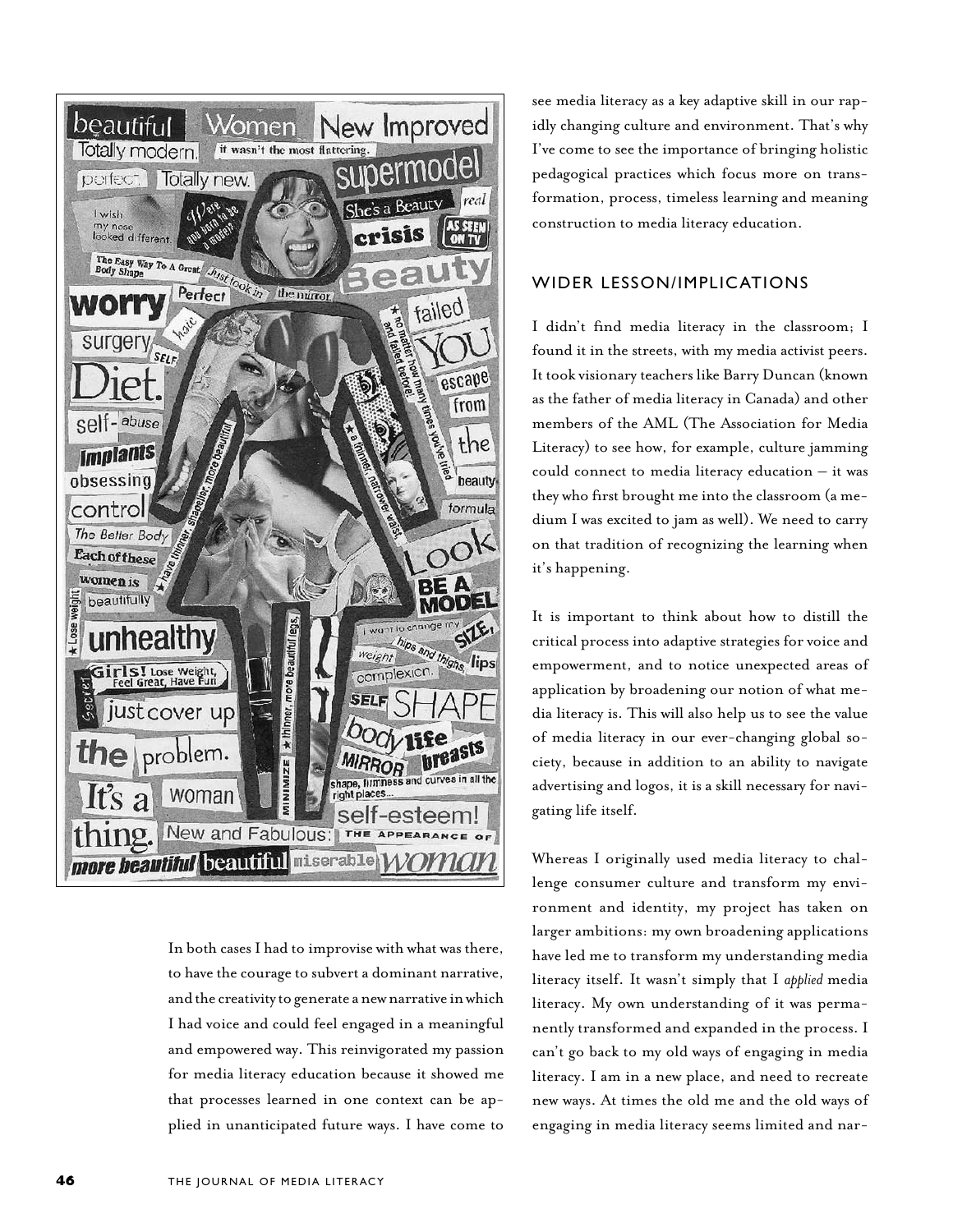row, but I see them as a good starting point. The point is to continually grow and unfold.

We all have a survival instinct that has evolved over thousands of years. In a time when our culture and environment is changing more rapidly than ever and we encounter more information and stimulation than any generation prior to us, it is in culture and education that evolutionary leaps can happen to help us adapt and survive-even as what counts as 'survival' is changing.

Everyday we encounter power, expressed in the form of symbolic meaning making. If we expand the notion of media literacy to include a more holistic interpretation of both 'media' and 'literacy' then we can develop a new approach which can empower students, teachers, families and citizens in learning how to be actively enfranchised when encountering such power.

There is a heated debate about whether education is about preparation for work or for citizenship. Within the media literacy field the question is whether to develop connoisseurship about media or a more critical analysis of media messages. While I am fully immersed in those debates myself, by reflecting on my own personal experiences of survival and empowerment I see that media literacy education is about preparing us for unknown future challenges. To that end it has to be open-ended and inclusive. This holistic approach is very likely happening in many classrooms, but it might be happening outside of the curriculum or stated intent, perhaps emerging out of the very human needs for empowerment and voice. As educators it's essential for us to recognize this importance. Much of what students have to learn is already in them and the teachers' task is to draw it out. We have to help our students discover their own survival instinct and what that means within our modern media context. The aim is that they not only survive, but also thrive. Something media literacy educators may notice is

the distinctive times when students have used lessons and concepts in personally empowering ways. Rather than simply reproducing knowledge for class they are tapping into their own wisdom as to transform themselves and the world.

Students of media literacy continue to emerge throughout their lives. Yet media literacy itself is emergent. There are media everywhere, and in all of these contexts there is an implicit or explicit authority. The true purpose of media literacy is the ability to interpret, challenge and transform those meanings. I've had my own transformative experiences as a result of media literacy education, and in turn some of these experiences have led me to transform my vision of what media literacy can be. My old way of doing media literacy is like old shoes that no longer fit. I have a transformed vision of what media literacy is, rooted in my own experience.

#### CONCLUSION

One of the tenets of media literacy is that all media are a construct, and hence we can construct and deconstruct them. It was an empowering moment when I realized that the metaphors doctors used